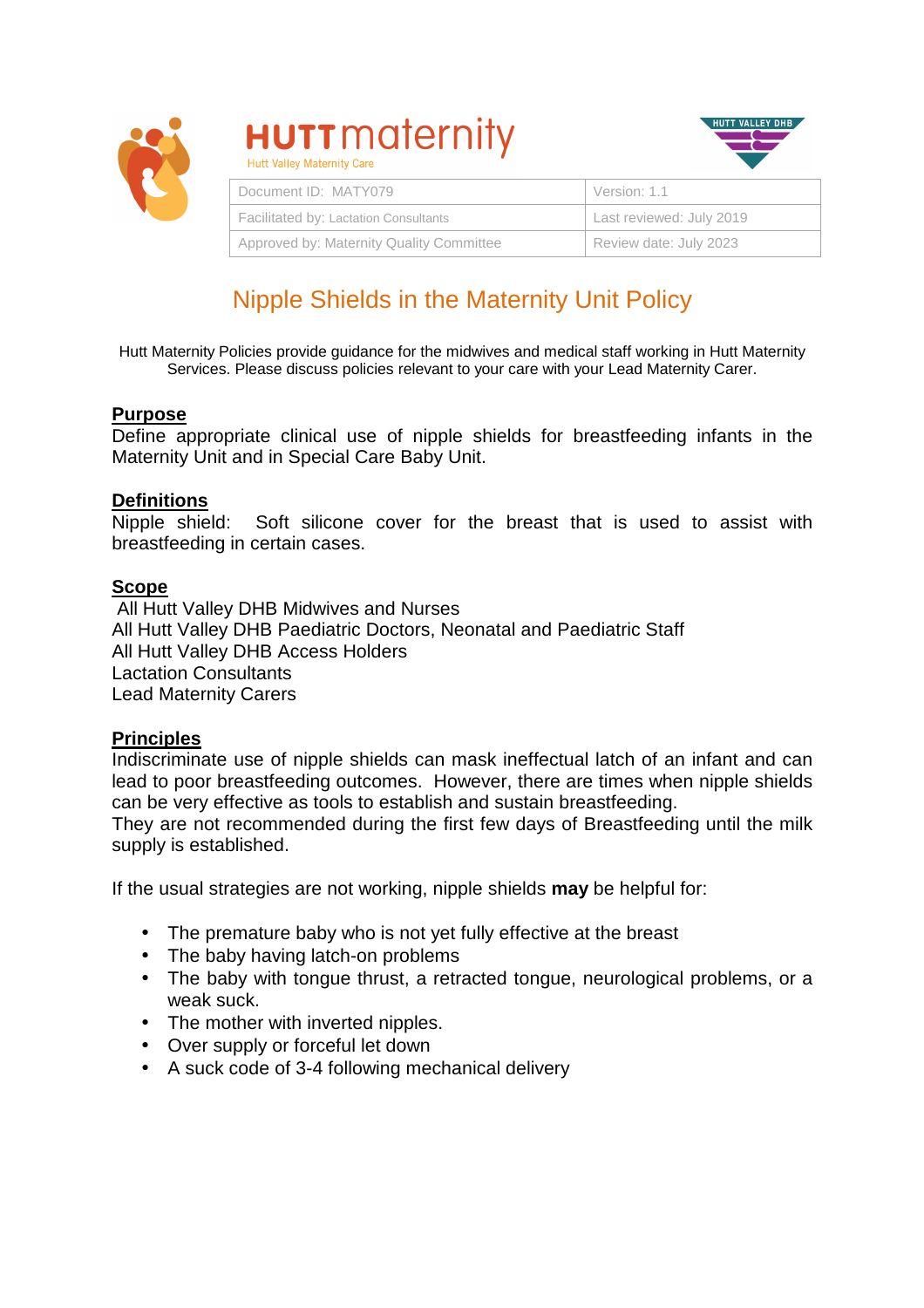## **Procedure**

Ensure Team Approach:

- 1. Consult with LMC before introduction of nipple shield to their client
- 2. Discuss where possible with Lactation Consultant.

## **Fitting the nipple shield**

Establish if the shield is the correct size for the baby and for the mother's nipples.

#### **Placing the shield**

- 1. Place the shield slightly inside out on the nipple so that the cut out area will be in alignment with the baby's nose.
- 2. It may be helpful to put some lansinoh cream or breastmilk on the underside of the shield flaps to help hold it in place.
- 3. Press the shield down to seal.

#### **Cleaning the Nipple Shield**

1. The nipple shield should be washed in hot soapy water after each use and rinsed in clear water - then placed in Milton solution until next use

#### **Maintaining a strong milk supply**

- 1. When first introducing a nipple shield, encourage the woman to express her breasts after each feed for 10 minutes – to maintain an adequate milk supply
- 2. The expressed milk can be stored/frozen and saved for later use
- 3. Encourage the woman to assess that her breasts feel lighter and drained after a feed and that she can see milk in the shield

#### **Premature Babies**

- 1. When using a nipple shield careful observation should be made for signs of adequate milk transfer for infant growth.
- 2. When the mother decides to wean from the nipple shield it is important to continue monitoring the baby's weight for appropriate growth

#### **Weaning off the nipple shield**

- 1. Try removing the shield after the baby has been breastfeeding well for a few minutes
- 2. If baby refuses the bare breast return to nipple shield feeding and try again when baby is more relaxed and settled on another feed
- 3. Encourage the mother to use the shield as long as it helps the baby breastfeed more effectively.

#### **Documentation**

Documentation is required that mothers have been given a copy of the **Guidelines for the use of a nipple shield.**

Any time a nipple shield is introduced document this in both Mother and Baby notes. Any mother being sent home feeding on a nipple shield needs to be closely monitored by LMC or Lactation Consultant

#### **Associated documents and guidelines**

CB4 Hospital Clinical Breastfeeding policy, Hutt Valley District Health Board